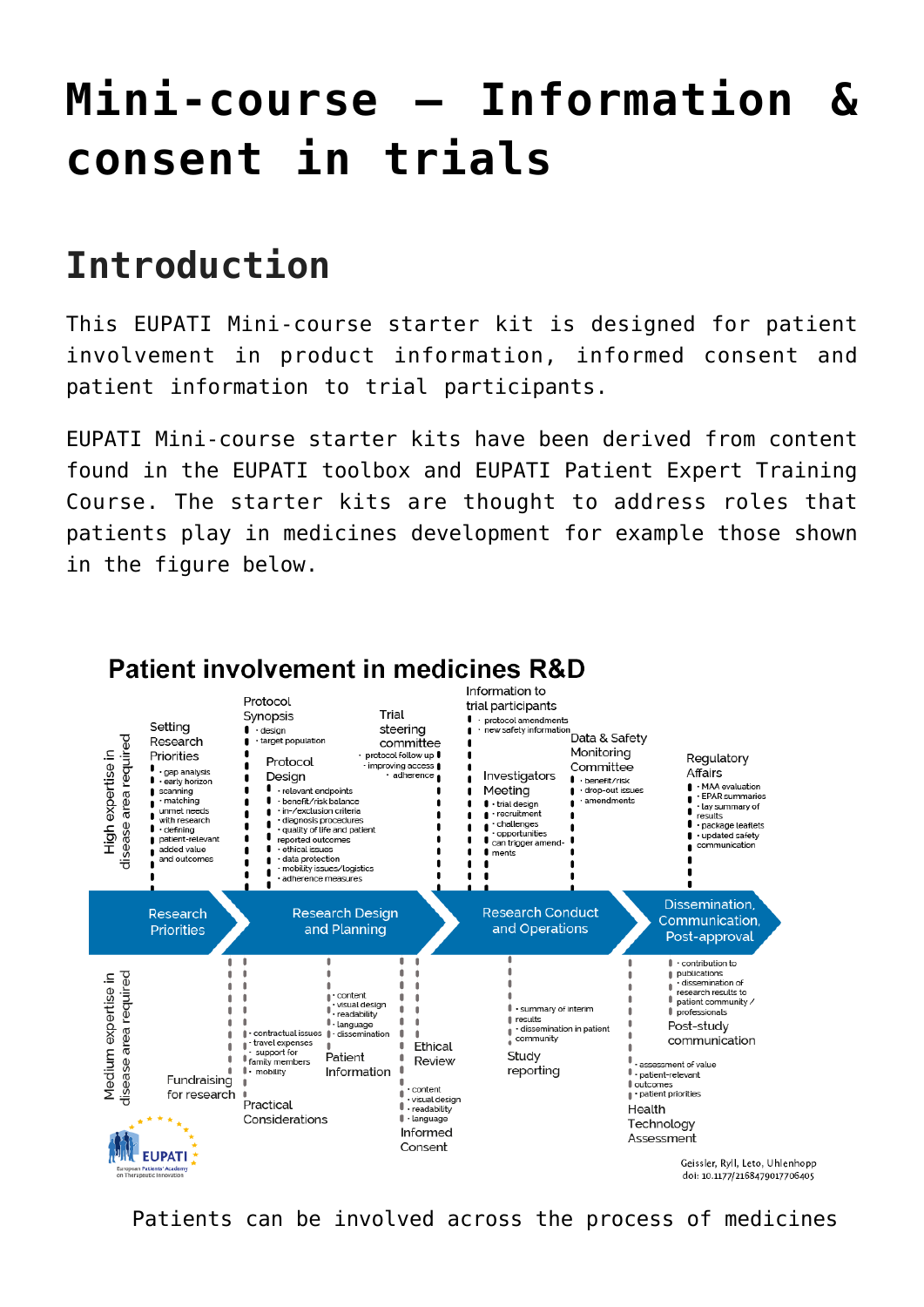R&D. This diagram created by Geissler, Ryll, Leto, and Uhlenhopp identifies some existing areas in which patients are involved in the process. It distinguishes between the level of expertise in a disease area that is required and the different areas where involvement can take place.

The starter kits provide you with links to relevant background reading in the toolbox and associated PowerPoint slide decks and media in order to prepare a single or multi-day training on the subject. Each of the starter kits contains a selection of PPT slides which you may use to educate patients/advocates about the "basics" in that area, e.g. in a two-hour to one-day seminar.

The starter kits are based on existing content from the EUPATI Toolbox, plus additional links to add-on Toolbox material. None of the "starter kits" are "ready-made course" modules – they are a ready-to-reuse resource for an experienced trainer to prepare and execute a course. You will need to edit them and put them into context.

Before you begin please download and review the 'Manual for Trainers'.

[Presentation: Manual for Trainers](https://toolbox.eupati.eu/wp-content/uploads/sites/4/2020/07/Manual_for_Trainers-V1.2_EN-1.pptx) Size: 722,143 bytes, Format: .pptx A manual for trainers describing how to use the EUPATI mini-course starter kits to create trainings on patient involvement.

### **Product information, informed**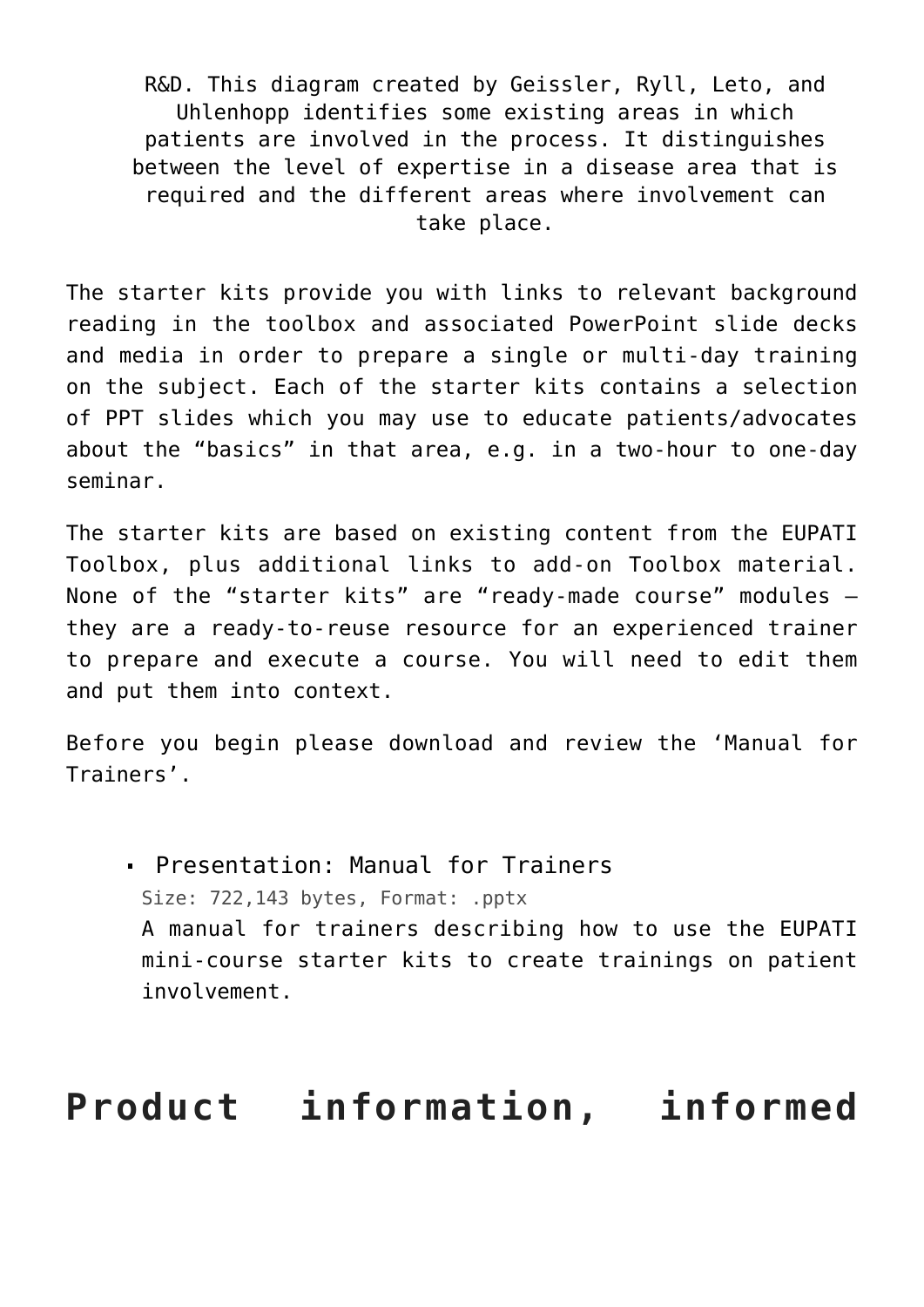# **consent and patient information to trial participants**

This starter kit provides background reading, slides, a video, and quizzes to create training for patients who intend to become involved in product information, informed consent and patient information to trial participants.

### **Core reading**

[Risk communication in medicines](https://toolbox.eupati.eu/resources/risk-communication-in-medicines/)

[Information on medicinal products](https://toolbox.eupati.eu/resources/information-on-medicinal-products/)

[Participants rights responsibilities organisations](https://toolbox.eupati.eu/resources/participants-rights-responsibilities-organisations/)

[Recording and reporting of clinical trial results](https://toolbox.eupati.eu/resources/recording-and-reporting-clinical-trial-results/)

[Clinical study results publication and application](https://toolbox.eupati.eu/resources/clinical-study-results-publication/)

## **Optional**

There is no optional content in the setting research priorities starter kit.

#### **Presentations**

- [Risk-Communication-in-Medicines](https://toolbox.eupati.eu/wp-content/uploads/sites/4/2020/07/Risk-Communication-in-Medicines.pptx) Size: 495,341 bytes, Format: .pptx A presentation describing risk communication process in medicines, which can be adapted for own use.
- [Presentation: Information on Medicinal Products](https://toolbox.eupati.eu/wp-content/uploads/sites/4/2020/07/Information-on-Medicinal-Products.pptx) Size: 547,126 bytes, Format: .pptx A presentation describing the information in medicinal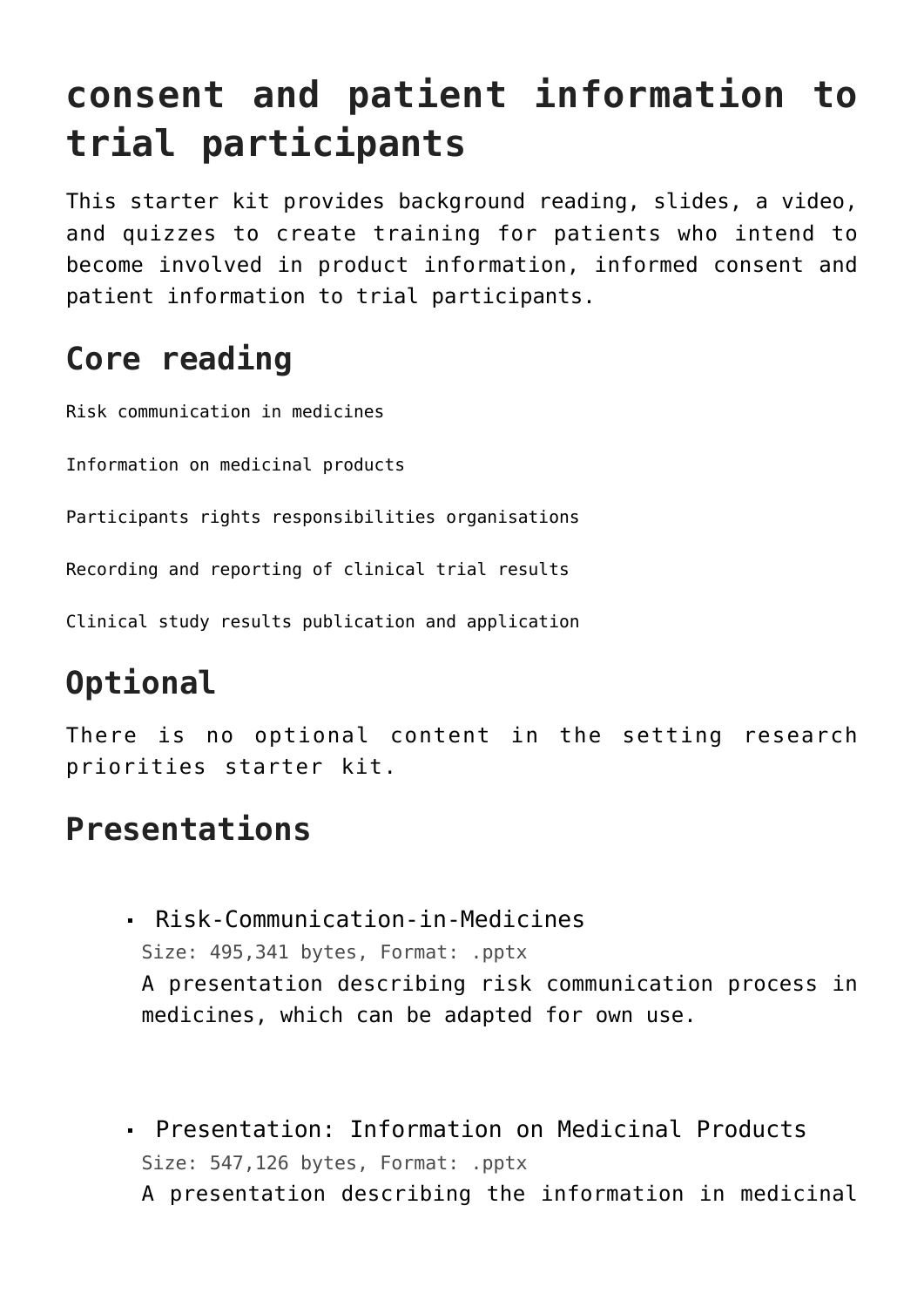products, which can be adapted for own use.

[Presentation: Participants' Rights,](https://toolbox.eupati.eu/wp-content/uploads/sites/4/2020/07/Participants-Rights-Responsibilities-Organisations.pptx) [Responsibilities and Role of Patient Organisations](https://toolbox.eupati.eu/wp-content/uploads/sites/4/2020/07/Participants-Rights-Responsibilities-Organisations.pptx) Size: 387,072 bytes, Format: .pptx

A presentation describing the clinical trial participants' rights, responsibilities and role of patient organisations, which can be adapted for own use.

[Presentation: Recording and Reporting Clinical](https://toolbox.eupati.eu/wp-content/uploads/sites/4/2020/07/Recording-and-Reporting-Clinical-Trial-Results.pptx) [Trial Results](https://toolbox.eupati.eu/wp-content/uploads/sites/4/2020/07/Recording-and-Reporting-Clinical-Trial-Results.pptx) Size: 372,913 bytes, Format: .pptx A presentation describing the recording and reporting of clinical trial results, which can be adapted for own

use.

[Presentation: Clinical Study Results Publication](https://toolbox.eupati.eu/wp-content/uploads/sites/4/2020/07/Clinical-Study-Results-Publication-and-Application_v1.1_EN.pptx) Size: 449,072 bytes, Format: .pptx

A presentation describing the clinical study results publication, which can be adapted for own use.

#### **Quizzes**

Quizzes will be provided for each presentation in the future on:

Risk communication in medicines

Information on medicinal products

Participants rights responsibilities organisations